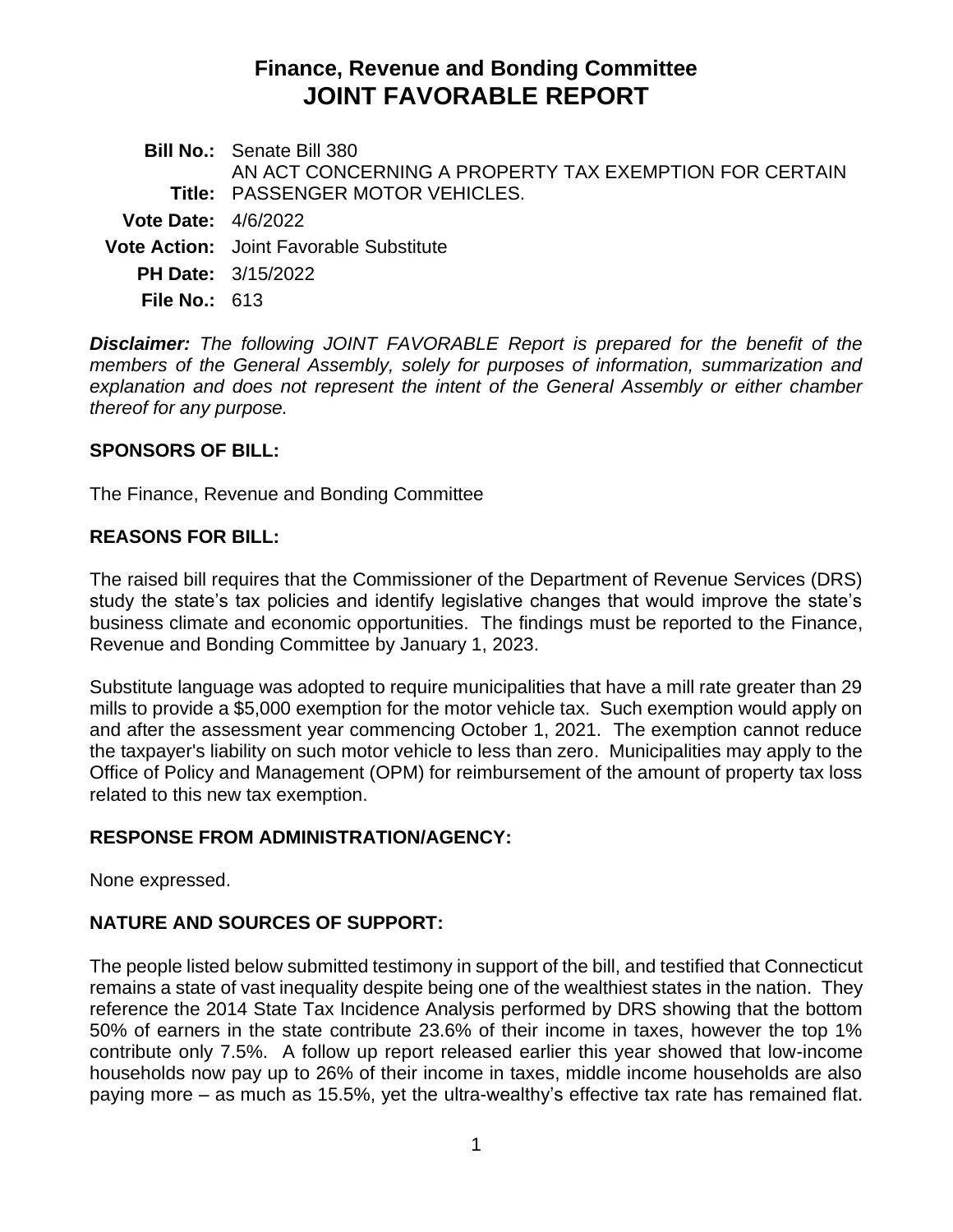They testified that Connecticut's tax system is more regressive now than it was in 2014, thus proving that tax fairness in Connecticut is getting worse and the state must act soon.

*[Beverley Brakeman, Regional Director, United Auto Workers, Region 9A](https://cga.ct.gov/2022/FINdata/Tmy/2022SB-00380-R000315-Brakeman,%20Beverley,%20Regional%20Director,%20United%20Auto%20Workers,%20Region%209A%20-%20Support-TMY.PDF)*

*[Carl Chisem, President, Connecticut Employees Union Independent, SEIU Local 511, Member,](https://cga.ct.gov/2022/FINdata/Tmy/2022SB-00380-R000315-Chisem,%20Carl,%20President,%20CEUI,%20SEIU%20Local%20511%20-%20Support-TMY.PDF)  [Recovery For All Coalition](https://cga.ct.gov/2022/FINdata/Tmy/2022SB-00380-R000315-Chisem,%20Carl,%20President,%20CEUI,%20SEIU%20Local%20511%20-%20Support-TMY.PDF)*

*[Lauren Doninger, Member, Recovery For All Coalition](https://cga.ct.gov/2022/FINdata/Tmy/2022SB-00380-R000315-Doninger,%20Lauren,%20Member,%20Recovery%20For%20All%20-%20Support-TMY.PDF)*

*[John Filchak, Executive Director, Northeastern](https://cga.ct.gov/2022/FINdata/Tmy/2022SB-00380-R000315-Filchak,%20John,%20Executive%20Director,%20Northeastern%20Connecticut%20Council%20of%20Governments%20-%20Support-TMY.PDF) Connecticut Council of Governments*

*[Joelle Fishman, Chair, Connecticut Communist Party USA](https://cga.ct.gov/2022/FINdata/Tmy/2022SB-00380-R000315-Fishman,%20Joelle,%20Chair,%20Connecticut%20Communist%20Party%20USA%20-%20Support-TMY.PDF)*

*[Callie Gale Heilmann, President & Co-Director, Bridgeport Generation Now](https://cga.ct.gov/2022/FINdata/Tmy/2022SB-00380-R000315-Gale%20Helimann,%20Callie,%20President%20and%20Co-Director,%20Bridgeport%20Generation%20Now%20-%20Support-TMY.PDF)*

*[Madeline Granato, Policy Director and Brandi A. Kennedy, MSW Policy Practice Intern,](https://cga.ct.gov/2022/FINdata/Tmy/2022SB-00380-R000315-Granato,%20Madeline,%20Policy%20Director,%20Connecticut%20Women%27s%20Education%20and%20Legal%20Fund%20-%20Support-TMY.PDF)  [Connecticut Women's Education and Legal Fund](https://cga.ct.gov/2022/FINdata/Tmy/2022SB-00380-R000315-Granato,%20Madeline,%20Policy%20Director,%20Connecticut%20Women%27s%20Education%20and%20Legal%20Fund%20-%20Support-TMY.PDF)*

*Ed Hawthorne, President, Connecticut AFL-CIO, [Member, Recovery For All Coalition](https://cga.ct.gov/2022/FINdata/Tmy/2022SB-00380-R000315-Hawthorne,%20Ed,%20President,%20Connecticut%20AFL-CIO,%20Member,%20Recovery%20For%20All%20Coalition%20-%20Support-TMY.PDF)*

*[William Buhler, Member, CSEA SEIU Local 2001,](https://cga.ct.gov/2022/FINdata/Tmy/2022SB-00380-R000315-Buhler,%20William,%20Member,%20CSEA%20and%20Recovery%20For%20All%20-%20Support-TMY.PDF) Recovery For All Coalition* supported the bill stating that legislation enabling the study of government spending, revenue collection and tax policy are more important than ever; given Connecticut's lack of economic growth over the last decade.

*[Seth Freeman, President, Congress of Connecticut Community Colleges](https://cga.ct.gov/2022/FINdata/Tmy/2022SB-00380-R000315-Freeman,%20Seth,%20President,%20Congress%20of%20Connecticut%20Community%20Colleges%20-%20Support-TMY.PDF)* testified in support of the bill. He stated that as a native of Connecticut, he has lived his entire life here and has seen how little the state has done to address the divide between rich and poor. As a teacher in the Community College system, he saw first‐hand how the students suffer from the states regressive tax structure and how supporting the bill would move the state forward and towards a more equitable Connecticut.

*Dustyn Nelson, President, [Connecticut Nursery and Landscape Association](https://cga.ct.gov/2022/FINdata/Tmy/2022SB-00380-R000315-Nelson,%20Dustyn,%20President,%20Connecticut%20Nursery%20and%20Landscape%20Association%20-%20Support-TMY.PDF)* testified in support of the bill. The Connecticut Green Industry accounts for 51% of agriculture production in our state, with a total jobs impact of 43,000 and an economic impact of \$4.7 billion. Running a small business is incredibly tough, regardless of location, however, there are certain items that give some businesses the competitive advantage. Enacting a tax policy that improves the business climate will result in the ability to create more jobs and allow Connecticut based companies to be more competitive within the region.

*[Stuart Savelkoul, Chief of Staff, American Federation of Teachers \(AFT\) Connecticut](https://cga.ct.gov/2022/FINdata/Tmy/2022SB-00380-R000315-Savelkoul,%20Stuart,%20Chief%20Of%20Staff,%20AFT%20CT%20-%20Support-TMY.PDF)* testified in support of the bill with the hope that the study will provide the General Assembly with the research required to pass meaningful legislation that will address the inequities that currently plague our state's financial landscape. He stated that that the report released this month by DRS proves that tax fairness in Connecticut is getting worse, and so it is important that the state act soon. If we are to create an economy that works for all in this state, we must first recognize that the current system is designed to disproportionately hinder our working class.